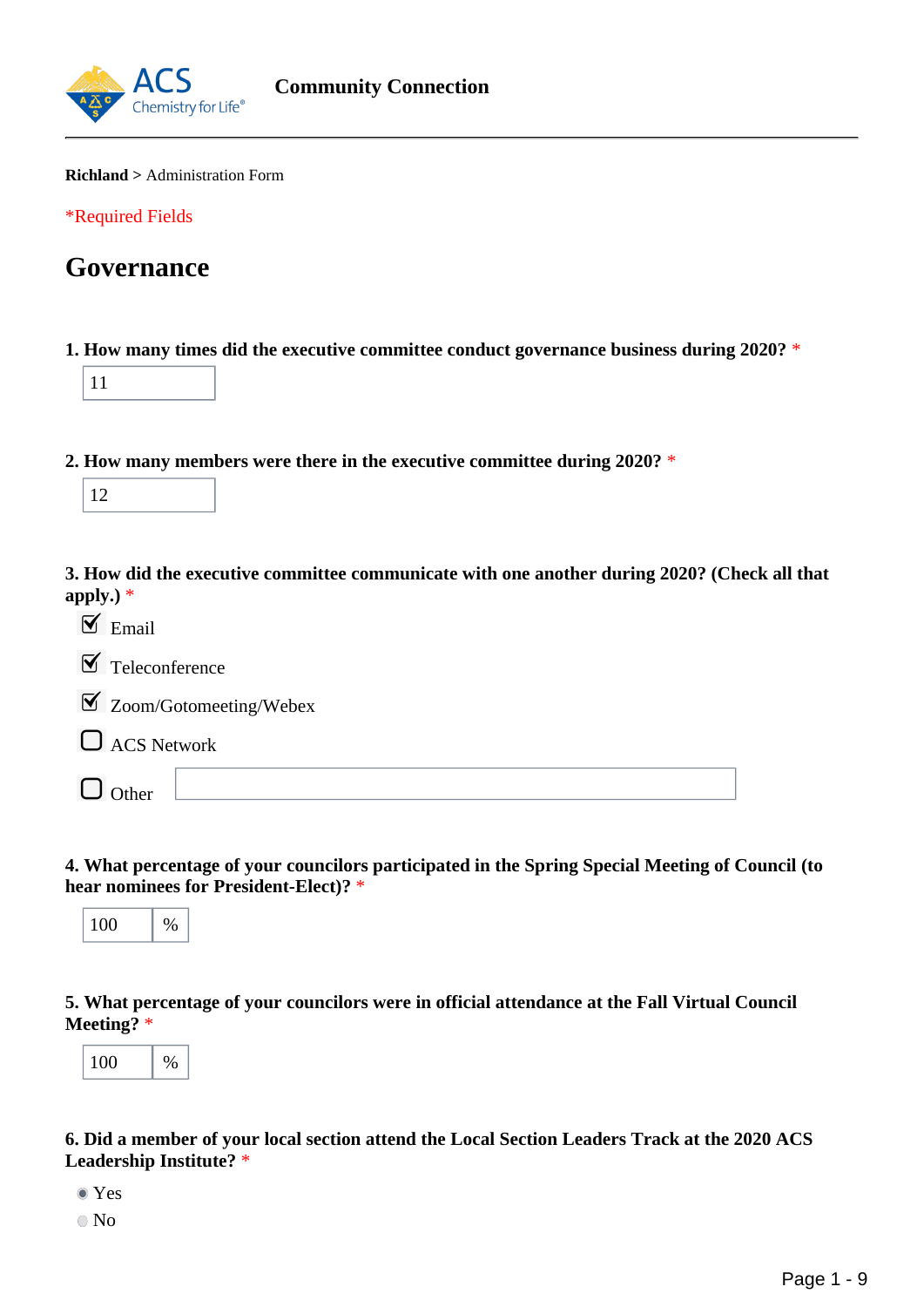**7. Did your local section have a succession and/or leadership development plan during 2020?** \*

- Yes
- No

## **8. How did your local section identify future leaders and get them into the leadership pipeline during 2020? (Check all that apply.)** \*

| $\mathcal{F}$ Self-nomination                           |
|---------------------------------------------------------|
| $\mathbf{\nabla}$ Solicitation or Advertising           |
| $\blacktriangleright$ Identify Active Committee Members |
| $\blacktriangleright$ Formal Leadership Training        |
| $\Box$ Long Term Plan                                   |
| $\triangleright$ Outreach to New Members                |
| $\Box$ Arm-twisting                                     |
|                                                         |

## **9. Did your local section conduct an officer election during 2020?** \*

| $\bullet$ Yes<br>$\bullet$ No |  |  |  |  |
|-------------------------------|--|--|--|--|
|                               |  |  |  |  |
| 89                            |  |  |  |  |
|                               |  |  |  |  |
|                               |  |  |  |  |
|                               |  |  |  |  |

## **10. Did your local section conduct its elections electronically during 2020?** \*

- Yes
- $\odot$  No

| <b>Election Runner</b> |  |  |
|------------------------|--|--|
|                        |  |  |
|                        |  |  |
|                        |  |  |

Questions 11-13 provide the opportunity for your section's leadership to communicate successes, challenges, goals, and progress towards meeting those goals. We want to hear from you! Please use the required comment boxes to share your thoughts about your section. In questions 12 and 13, do not feel limited by having spaces indicated for the top three goals. Other goals can be added in the comment box if needed.

**11. 2020 Chair's report: Please provide a narrative of the past year's activity/successes/challenges:** \*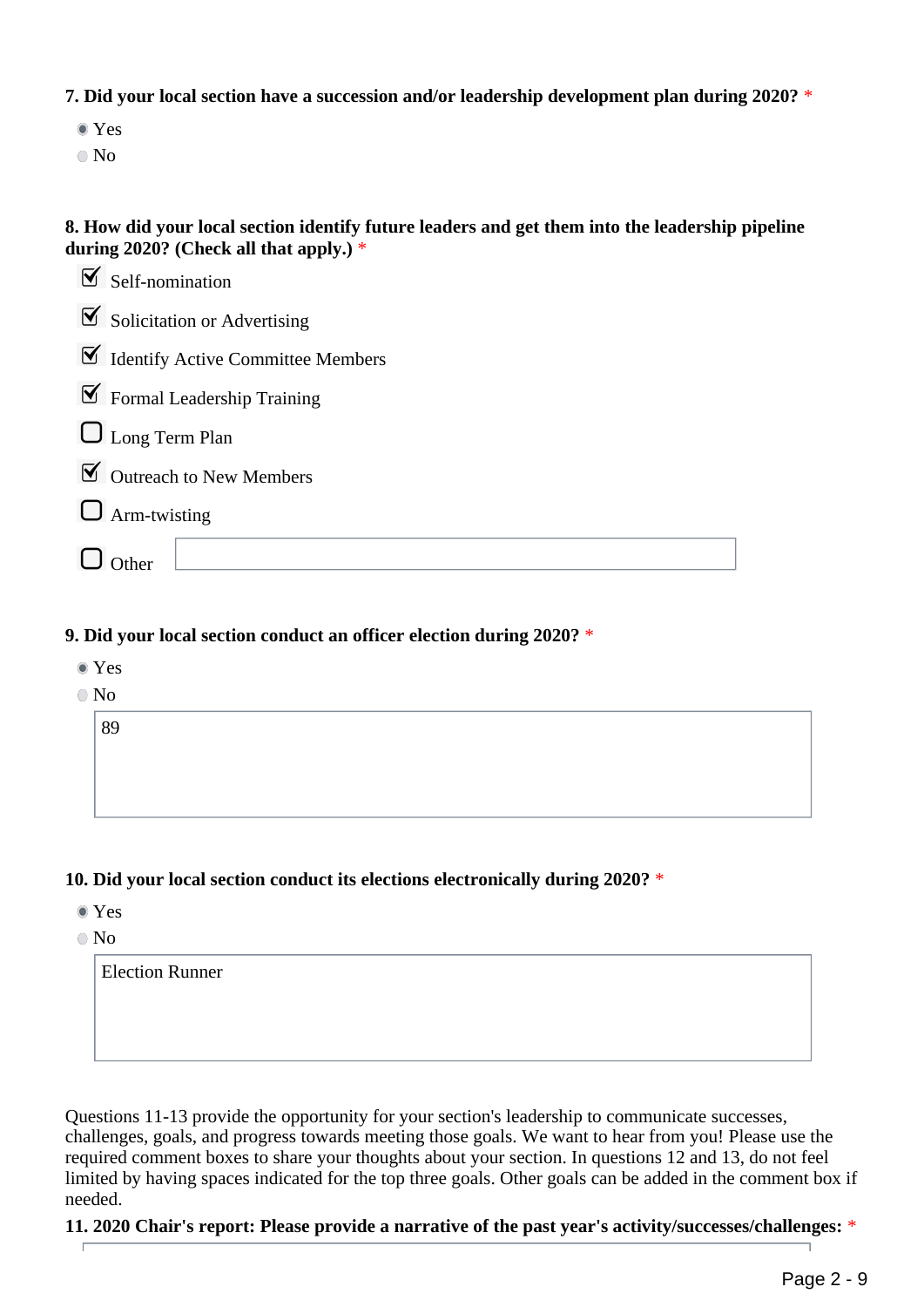The year started out on a high note with grand plans: 1) coordinate the many usual LS activities across more volunteers and reduce workload on the few, 2) update the LS website to give it a more modern and branded look and functionality, and 3) implement the goals established in the 2019 Strategic Planning Retreat. Despite the constraints of Covid-19, many of these goals were realized or means (funding and pathway) established to complete. Volunteerism The chair had mapped out much of the agenda working hard to bring additional volunteers in place and populating committees with more than just a chair, including members to support. The goal was to reduce the stress and time commitment from our committee chairs by spreading the work load. Volunteers were recruited in several manners. The chair used her contacts by directly speaking with fellow chemists; emails were sent requesting volunteers from chemistry departments at local college/university campuses, to chemist contacts at major regional employers, and to the membership at large encouraging participation. In consultation with the volunteer, the right committee fit was determined. The volunteer recruitment went from a very active core of ~13 to approximately a doubling of that number. Additionally, Megan Nims and Shirmir Branch developed a Volunteer Databank via Google docs. This provides a mechanism for LS section volunteers to sign up for general activities based on responses to a brief questionnaire and personal preference for outreach. The request for volunteers with the hot link was sent to the general membership via email. It is hoped that this volunteer data bank could be used as a resource for obtaining active support on upcoming activities. The Volunteer Databank was developed as a direct action from our 2019 Strategic Planning Retreat. Website update An ad hoc committee was established, led by the Public Relations (PR) chair Steve Krogsrud, to update the Richland LS website. The PR chair recruited two others to this committee. The committee investigated other section websites, contacted website managers for recommendations and advice. The committee made recommendation to the executive board. The committee chair also submitted a proposal for website update through the ACS METT grant (October) and the grant was approved. The website update is expected to come to fruition in 2021. Diversity and Inclusion The LS took a stand on the #ShutDownSTEM and BLM movements. The Diversity and Inclusion Committee developed a statement that was adopted by the executive committee on July 8, 2020, stating our stand on the issues as follows. This statement was posted on the front page of our website and in our August newsletter. Every member of the ACS Richland Section benefits from the talents and experiences of our peers, from the mutual respect we exercise and from the growing and diverse scientific community we serve. Our members are committed to create an environment that respects the dignity and civil rights of all persons, particularly those from groups that have experienced discrimination and persecution. We condemn racism, discrimination and harassment in all forms and are committed to embrace long-lasting, transformational change. Recent events have reminded us that much work needs to be done to achieve racial equity. We encourage every member of our section to commit to work towards this goal. If you are interested in helping the section develop programs that promote diversity and inclusion and eradicate racism in our community, please contact Sandy Fiskum (e-mail). - The Richland Section Executive Committee The LS submitted two well-deserved LS chemists for selection as ACS fellow in 2020. We celebrated Dr. Ram Devanathan's selection by the ACS for induction in 2020. Dr. Devanathan was recognized in the local newspaper, Tri-City Herald (09/13/2020) and on the Battelle Inside Pacific Northwest National Laboratory news. See the list of activities included in this report. 2020 was a difficult year in that nearly all of our plans went sideways as of March due to Covid-19 restrictions. The executive committee and committee chairs worked wonders to help our fall shine through, albeit through Zoom, with many engaging activities.

#### **12. 2021 Chair's goals for the Section**

#### **a . Please list first of top three goals**

Increase membership and volunteer participation through various member-accessible committee programming and encouragement of personal network outreach.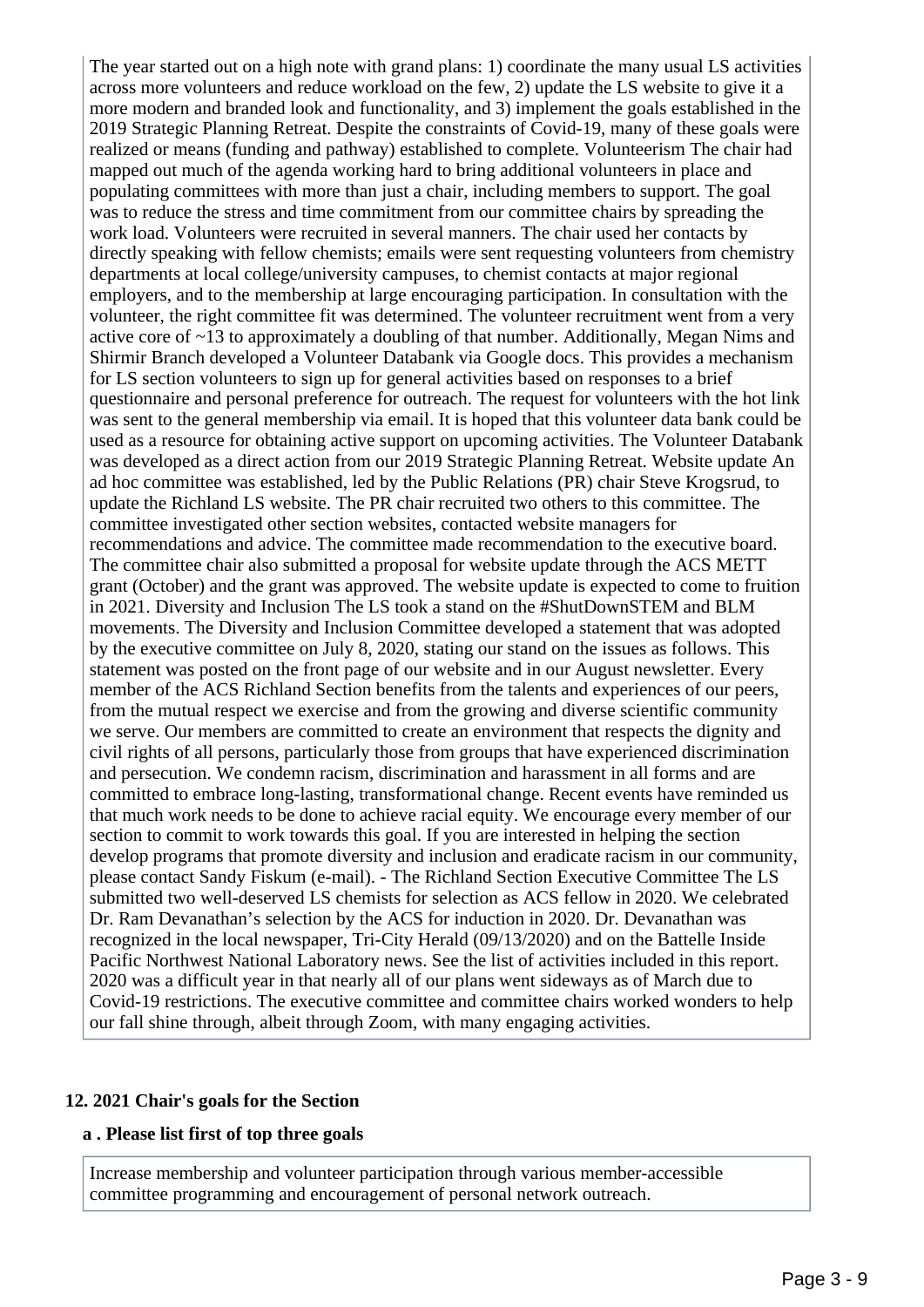#### **b . Please list second of top three goals**

Sponsor or co-sponsor at least one more follow-on panel discussion on diversity, equity and inclusion.

#### **c . Please list third of top three goals**

To facilitate K-12 school outreach, create a directory of school contacts (principals and main science coordinators) in collaboration with Columbia Basin College and/or Washington State University in the Tri-cities area and Eastern Oregon University in the La Grande area.

#### **d . What are your concerns and challenges?**

Keeping members engaged despite Covid-19 social distancing requirements.

#### **13. 2021 Chair-Elect's goals for the Section**

#### **a . Please list first of top three goals**

Find ways to increase members involvement and engagement with the section by creating a communication strategy.

#### **b . Please list second of top three goals**

Provide workshops related to diversity, inclusion and respect to our local members.

#### **c . Please list third of top three goals**

Foster relationships with local schools and create the scenario to develop hybrid (in person and virtual) outreach activities.

#### **d . What are your concerns and challenges?**

We understand that concerns for health and safety will keep affecting our members in this coming year. Our local section leaders will be challenged to adapt the agenda to a virtual or hybrid platform in the era of Zoom fatigue and keep our members engage.

#### **14. Does the Local Section have a Vision and/or Mission Statement?** \*

- Yes
- No

#### **15. What was the month and year of the last Local Section strategic planning session?**

04/13/2019

# **Organization**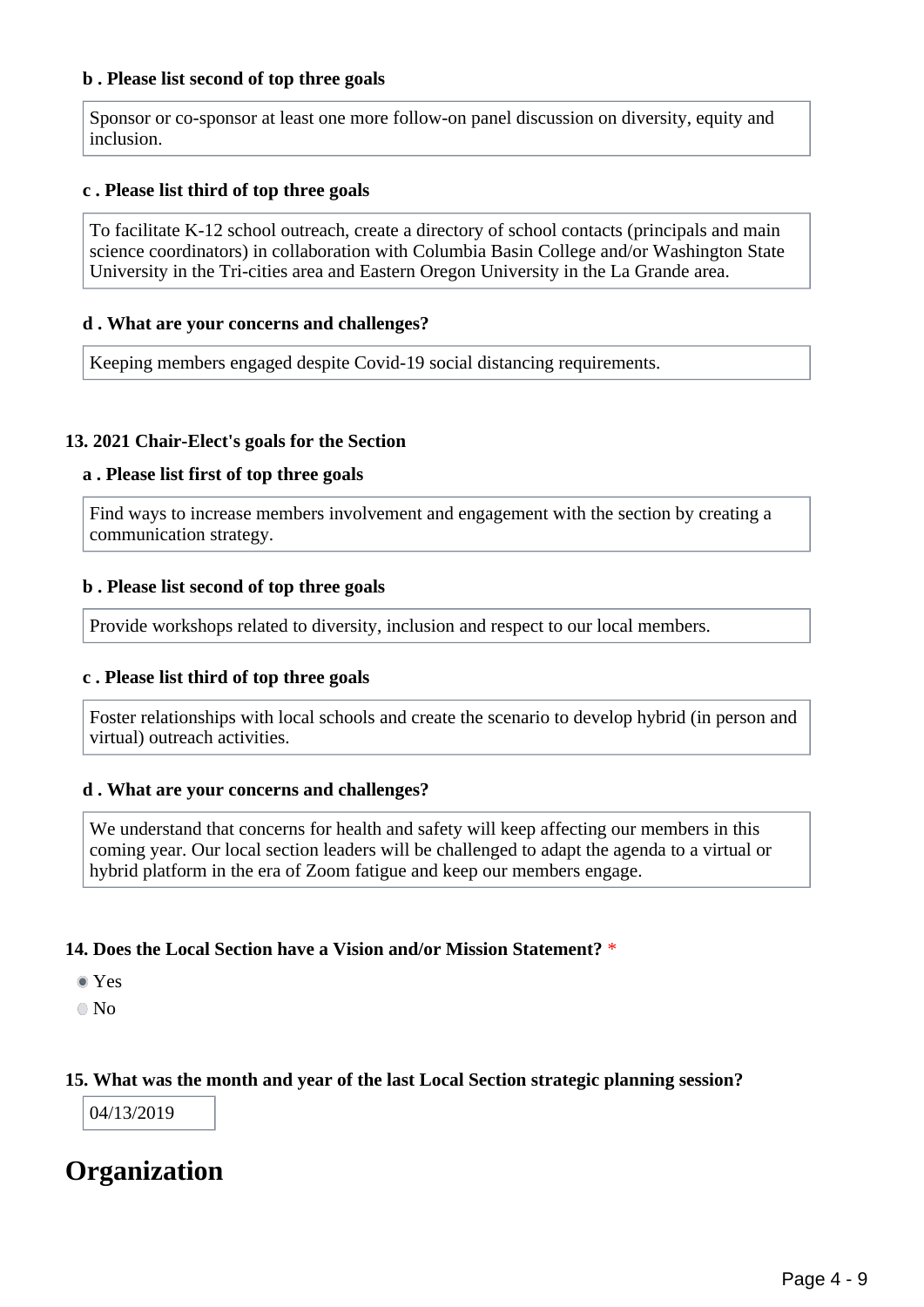#### **1. Did your local section have active coordinators for the following?**

| <b>Activity</b>                 | <b>Coordinator Names</b> |
|---------------------------------|--------------------------|
| Awards                          | Janet L Bryant           |
| Educational                     | Colby Heideman           |
| <b>Government Affairs</b>       | Kristin Marie Omberg     |
| Membership/Membership Retention | Cristina Padilla-Cintron |
| <b>Minority Affairs</b>         | Anna G Cavinato          |
| <b>Nominations</b>              | Kristin Marie Omberg     |
| <b>Public Relations</b>         | Stephen Krogsrud         |
| <b>Women Chemists</b>           | Megan Katherine Nims     |

#### **2. How many subsections were active in your local section during 2020?** \*

| $\mathbf{1}$ |
|--------------|
|--------------|

#### **3. How many subsection meetings were held by your local section during 2020?** \*

### **4. How many topical groups were active in your local section during 2020?** \*

 $\theta$ 

## **5. How many topical group meetings were held in your local section during 2020?** \*

0

## **6. Did your local section support (financial or otherwise) an existing Technician Affiliate Group (TAG) during 2020?** \*

- Yes
- <sup>■</sup>No

\*A person who is not a member of the SOCIETY shall not become a member of any Local Section, but Local Sections may provide in their bylaws to have Local Section Affiliates, not members of the SOCIETY, who shall be entitled to all the privileges of membership in the Local Section, as provided in the Local Section bylaws, except that of holding an elective position of the Local Section, or voting on Articles of Incorporation and bylaws for the Local Section, or serving as a voting member of its Executive Committee or equivalent policymaking body, or voting for Councilor(s) or Alternate Councilor(s) from the Local Section. In their bylaws, Local Sections may either provide or withhold the privilege of voting by Local Section Affiliates for an elective position (other than Councilor or Alternate Councilor) of the Local Section. Local Section Affiliates may be appointed as Committee Chairs, if allowed by the bylaws of the Local Section.

#### **7. How many dues-paying local section affiliates\* were in your local section during 2020?** \*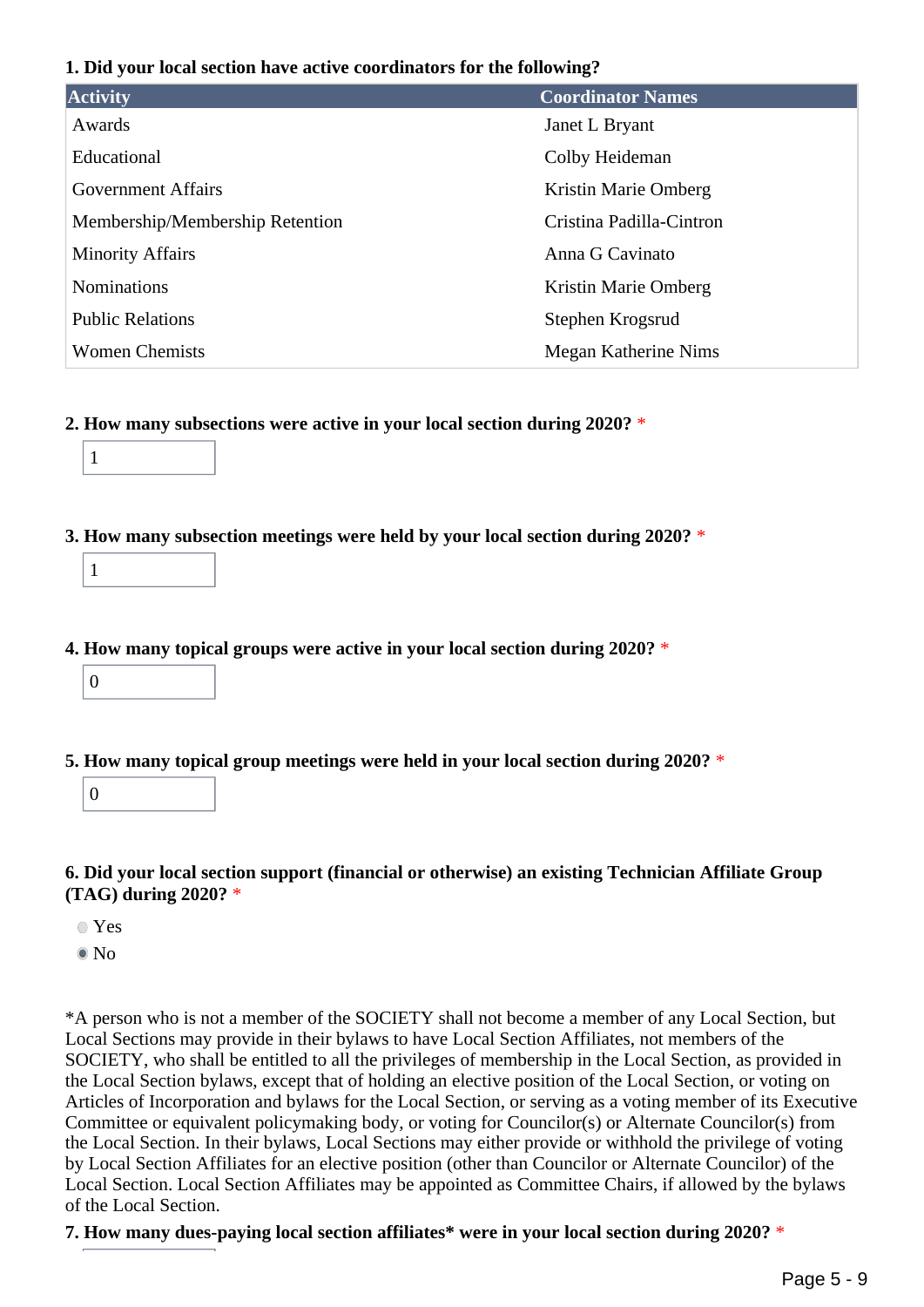**8. What was the approximate number of active volunteers in your local section during 2020?** \*

|--|

**9. Please estimate the number of new volunteers in your local section during 2020?** \*

| 19 |  |
|----|--|
|----|--|

**10. Please indicate all the ways that your local section recognized volunteers during 2020 (Check all that apply.)** \*

| $\mathbf{N}$ Awards                        |
|--------------------------------------------|
| $\Box$ Certificates                        |
| $\Box$ Letter to Volunteer                 |
| <b>Q</b> Letter to Volunteer Supervisor    |
| $\triangleright$ Recognition at an Event   |
| $\triangleright$ Recognition in Newsletter |
| $\Box$ Recognition on Web                  |
| her                                        |

# **Communication**

**1. How many local section meetings were held during 2020?** \*



**2. On average, how many members attended a local section meeting during 2020?** \*

30

**3. How did Councilors report to your local section members about national ACS matters during 2020? (Check all that apply.)** \*

 $\blacktriangleright$  At an Executive Committee Meeting

 $\Box$  At a Section Meeting

 $\boxed{\blacksquare}$  In an Email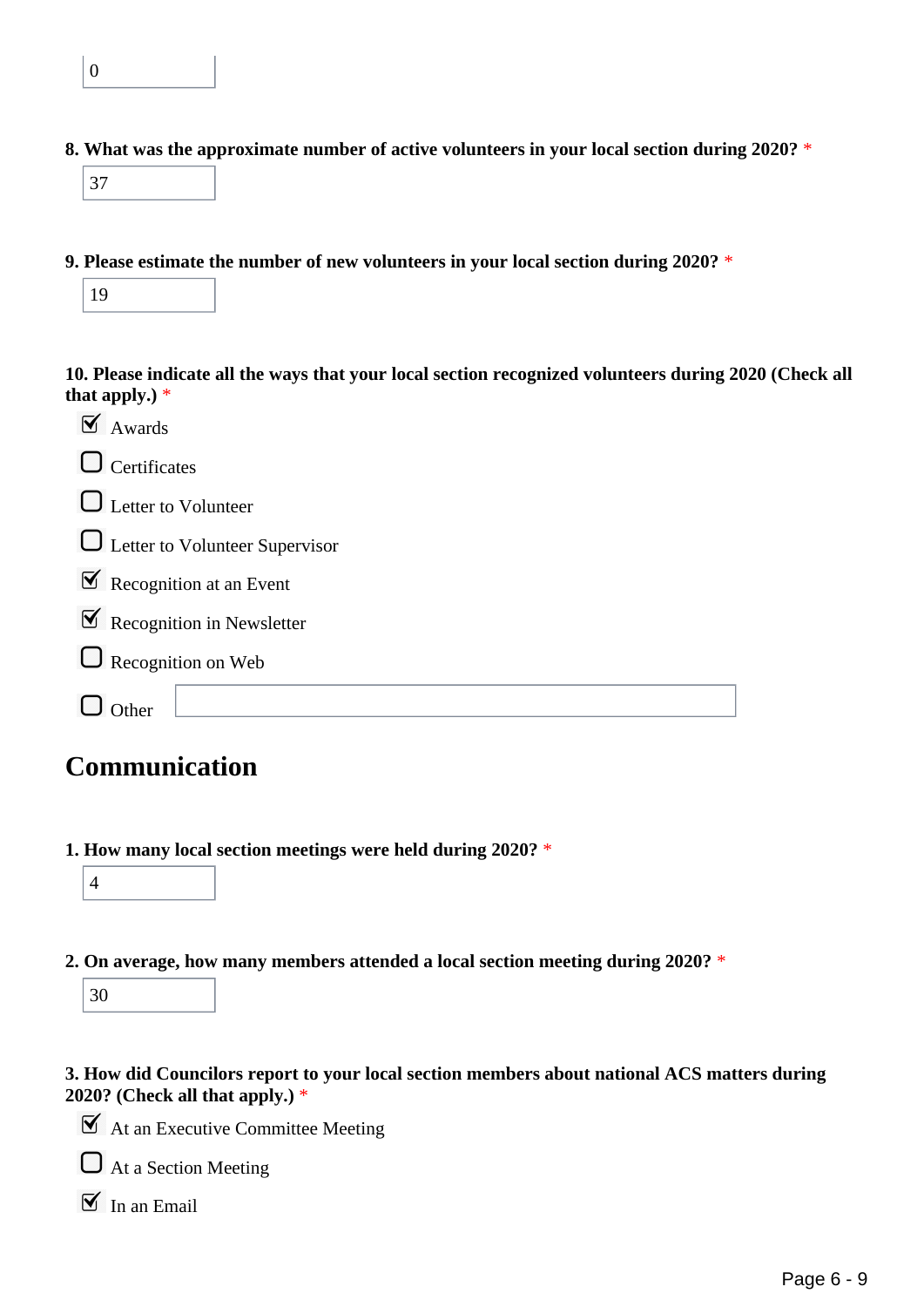$\mathbf{\nabla}$  In the Newsletter

On the Local Section Website

 $\Box$  Other

#### **4. Did your local section have a representative on your Regional Meeting Board or Steering Committee during 2020?** \*

Yes

No

**5. How does the section's leadership communicate information to its members (including social media channels)?**

#### **a . General description of communication:**

Newsletter delivered to email accounts and to those who don't have email we print and mail the newsletter. For more immediate notifications of upcoming events, we rely on email notifictions.

#### **b . How Often do these communications occur? Number of newsletters published:**

3

#### **c . How Often do these communications occur? Number of meeting notices:**

|--|

#### **6. What social media does your local section use? (If selected, the link is required.)**

| $\Box$ Facebook  |  |
|------------------|--|
| $\Box$ Instagram |  |
| $\Box$ LinkedIn  |  |
| $\Box$ Snapchat  |  |
| $\Box$ TikTok    |  |
| $\Box$ Twitter   |  |
| ier              |  |

**7. Did your local section have a website during 2020?** \*

Yes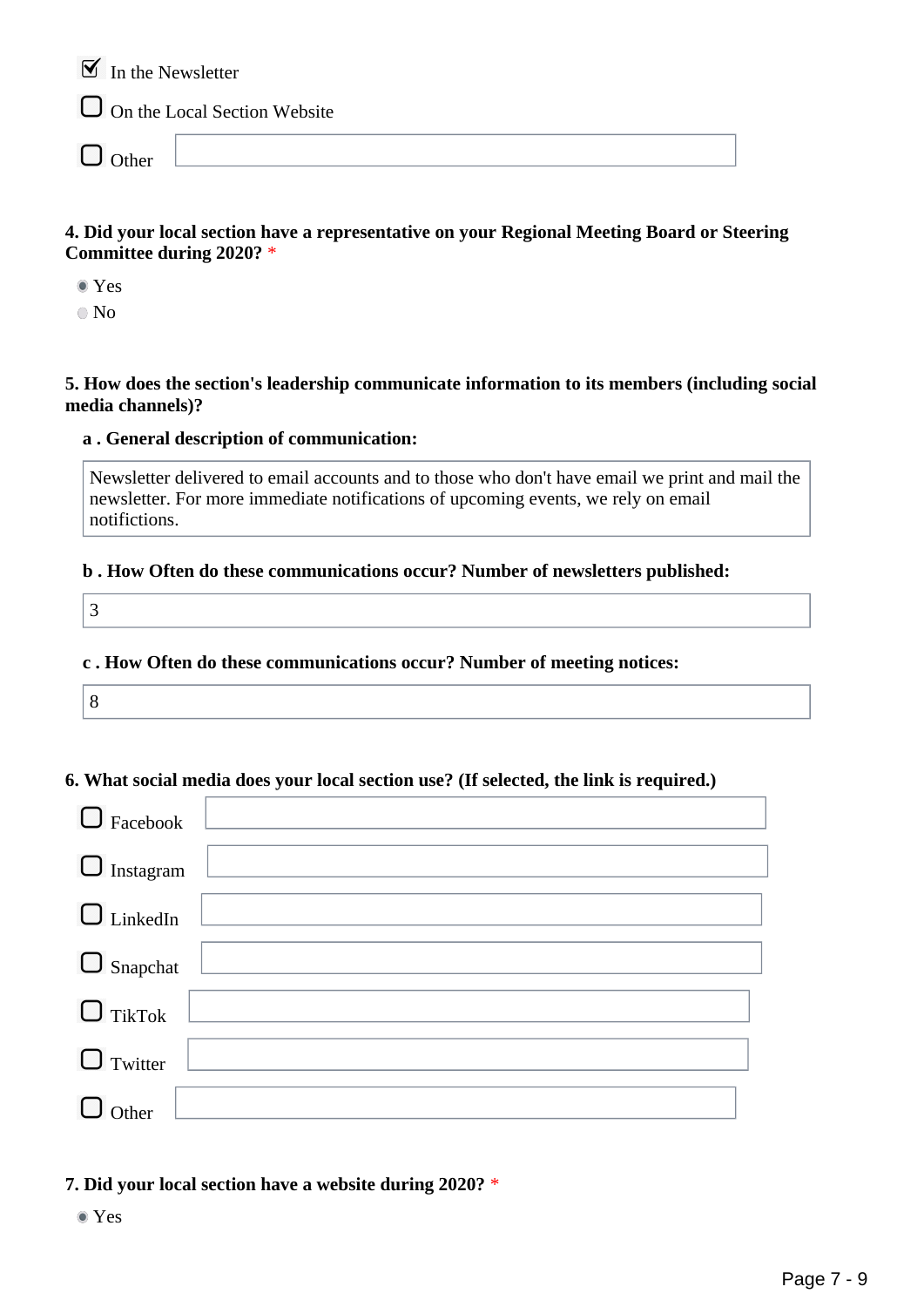|  | https://acs.labworks.org/ |  |
|--|---------------------------|--|
|--|---------------------------|--|

#### **8. Did your local section post its Annual Report on your website during 2020?** \*

- Yes
- No

# **Nomination**

The Local Section (LS) Outstanding Performance (OP) ChemLuminary Award is given annually to a local section in each section size category by the Local Section Activities Committee. This award recognizes the most outstanding performance of a LS in a particular size category in supporting ACS, its section members, students, the public, the education enterprise, industry, other ACS sections, other professional societies, and partnering organizations. The review is based solely on the LS FORMS annual report (AR), considering primarily the summary self-nomination statement below and the summary descriptions contained within Events, Activities, and Meetings. Other performance indicators may include administrative (e.g. participation in elections) and financial (e.g. sound budgetary policy) aspects. Timely submission of your administration and financial forms is a major factor in the evaluation of your LS for the Outstanding Performance Award.

### **1. Our Section would like to self-nominate for the Local Section Outstanding Performance Award** \*

- Yes
- $\odot$  No

The Richland Section is nominated for Outstanding Mid-size section for a very successful year. Despite Covid-19 constraints, many of the original goals were realized or means (funding by a METT and DI&R grants and pathway) established to complete. Through the strength and resilience of our volunteers, we hosted or sponsored many events, converting them to a virtual format to ensure members and the public could attend. Comprehensive descriptions are presented in our annual report. The Chair and Executive Committee worked hard to recruit additional volunteers and populate committees with more than just a chair. The goal was to reduce the stress and time commitment from committee chairs. Volunteers were recruited in several manners: direct contact with fellow chemists; email requests sent to chemistry departments at local college/university campuses, chemists at major regional employers, and the membership at large encouraging participation. Volunteerism increased from a very active core of  $\sim$ 13 to  $\sim$ 25. A Volunteer Databank was developed via Google docs providing a mechanism for LS section volunteers to enlist for general activities. Volunteer signup was sent to the general membership via email. This Databank will provide a pool of volunteers supporting our upcoming activities. The Volunteer Databank was developed from our 2019 Strategic Planning Retreat action plan. The LS facilitated connections between different student groups to catalyze new student chapters. Despite pandemic constraints, contacts were made between the well-established Eastern Oregon University (EOU) Chemistry Club and students and faculty at Washington State University (WSU) Tri-Cities and Columbia Basin College (CBC) campuses. These efforts are currently supported by an ACS Inter-Chapter Relations Grant to organize a joint outreach event. Several in-person and virtual outreach events were held in Oregon and Tri-City areas. The EOU Student Chapter held a successful Saturday Science in-person event in Ontario, Oregon (representing a large Hispanic and Native American population) and celebrated Earth Week with virtual live